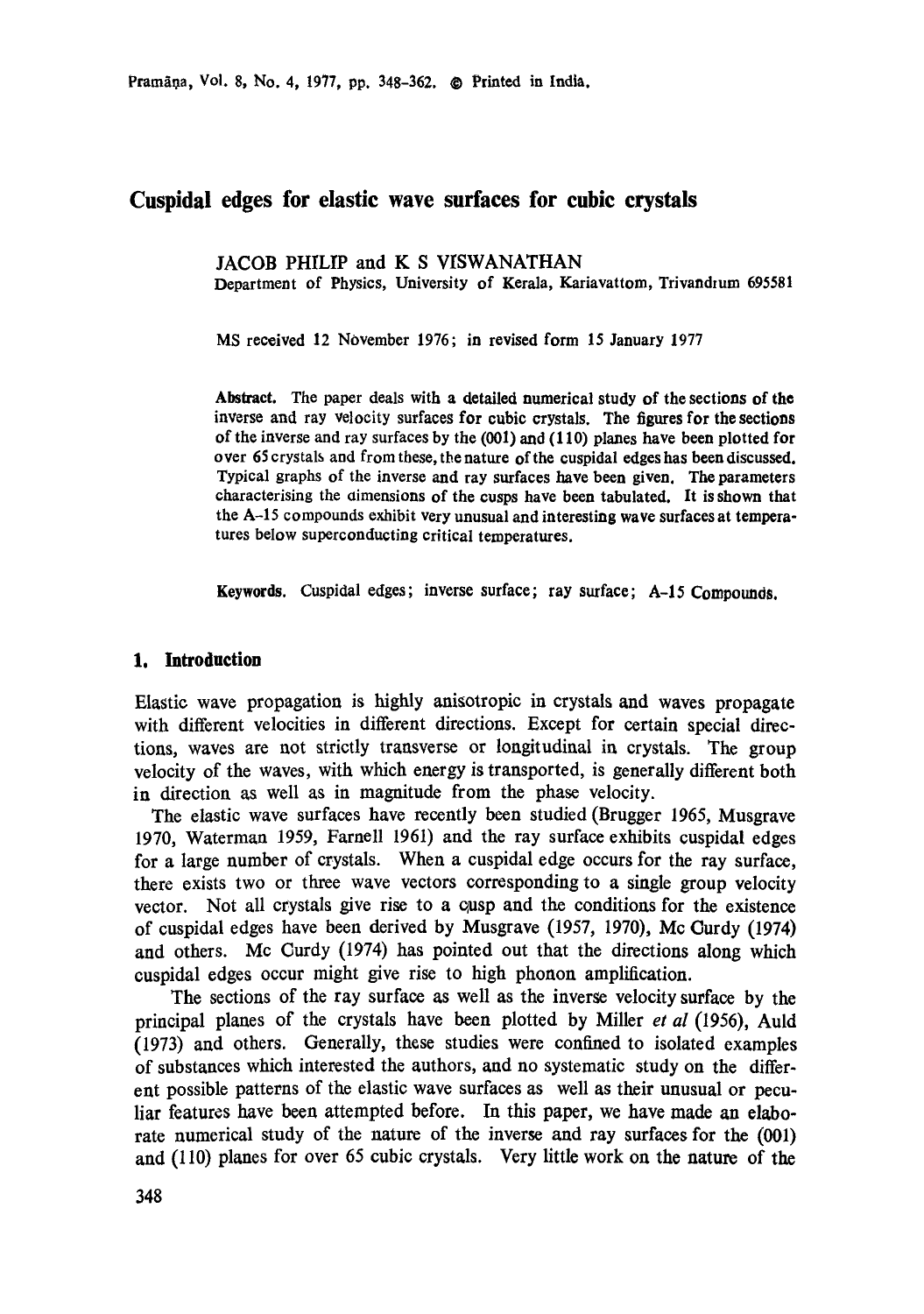sections of the ray surface by the (110) plane and the cuspidal edges for this plane has been done earlier. The object of the present paper is to tabulate the substances which exhibit cuspidal edges, the directions along which cusps occur, and to give details of the parameters which characterize the dimensions of the cusp. Such a study will help to classify substances which have striking or anomalous elastic properties and distinguish them from crystals which behave almost as isotropic substances.

It is shown that the A-15 compounds display very interesting elastic properties at low temperatures. They show very large cuspidal edges, and for  $Nb<sub>3</sub>Sn$ , the sections of the inverse and ray surfaces by both planes are unique and are different from the wave surfaces for any other substance reported earlier.

### **2. Wave propagation along the (001) plane**

Let  $k$  ( $k_a$ ,  $k_y$ ,  $k_a$ ) and  $\omega$  denote the wave vector and the frequency of the wave respectively. The wave velocity V is given by  $V = \omega/k$ . We denote the direction  $(\hat{k}/k)$  of the wave vector by n and its components by  $(l, m, n)$ . The equation for elastic wave propagation for cubic crystals is given by:

$$
\begin{vmatrix}\nC_{11}k_{\bullet}^{2}+C_{44}(k_{y}^{2}+k_{\bullet}^{2}) & (C_{12}+C_{44})k_{\bullet}k_{y} & (C_{12}+C_{44})k_{\bullet}k_{z} \\
-\rho\omega^{2} & (C_{12}+C_{44})k_{\bullet}k_{y} & C_{11}k_{y}^{2}+C_{44}(k_{\bullet}^{2}+k_{\bullet}^{2}) & (C_{12}+C_{44})k_{y}k_{\bullet} \\
-\rho\omega^{2} & & C_{11}k_{z}^{2}+C_{44}(k_{\bullet}^{2}+k_{\bullet}^{2}) \\
(C_{12}+C_{44})k_{\bullet}k_{\bullet} & (C_{12}+C_{44})k_{y}k_{z} & C_{11}k_{z}^{2}+C_{44}(k_{z}^{2}+k_{y}^{2}) \\
-\rho\omega^{2} & & \end{vmatrix} = 0
$$
\n(1)

In this section we will specifically consider wave propagation in the *XY* or the (001) plane. It is well known that for propagation in the  $XY$  plane, one mode is a pure shear mode and the other two modes are quasi-shear and quasi-longitudinal. The wave velocities of the three types of elastic wave fronts are given by (Auld 1973)

$$
(1/V)_1 = (\rho/C_{44})^{\frac{1}{2}} \tag{2 a}
$$

for pure shear wave polarized along the  $Z$ -axis,

$$
(1/V)2 = (2\rho)1 {C11 + C44 - [(C11 - C44)2 cos2 2φ + (C12 + C44)2 sin2 2φ]1/2
$$
 (2 b)

for quasi-shear wave, and

$$
(1/V)3 = (2\rho)1 {C11 + C44 + [(C11 - C44)2 cos2 2\phi + (C12 + C44)2 sin2 2\phi]1}-1
$$
 (2 c)

for quasi-longitudinal wave. In the above equations,  $\phi$  is the angle which the wave vector makes with the X-axis.

If we write the dispersion eq. (1) in the form

$$
\Omega\left(\omega,\,k_{\rm g},\,k_{\rm y},\,k_{\rm s}\right)=0\tag{3}
$$

the group velocity of the elastic waves is given by (Auld 1973)

$$
\boldsymbol{V}_{\boldsymbol{g}} = -\nabla_{\boldsymbol{k}} \ \Omega/(\partial \Omega/\partial \omega). \tag{4}
$$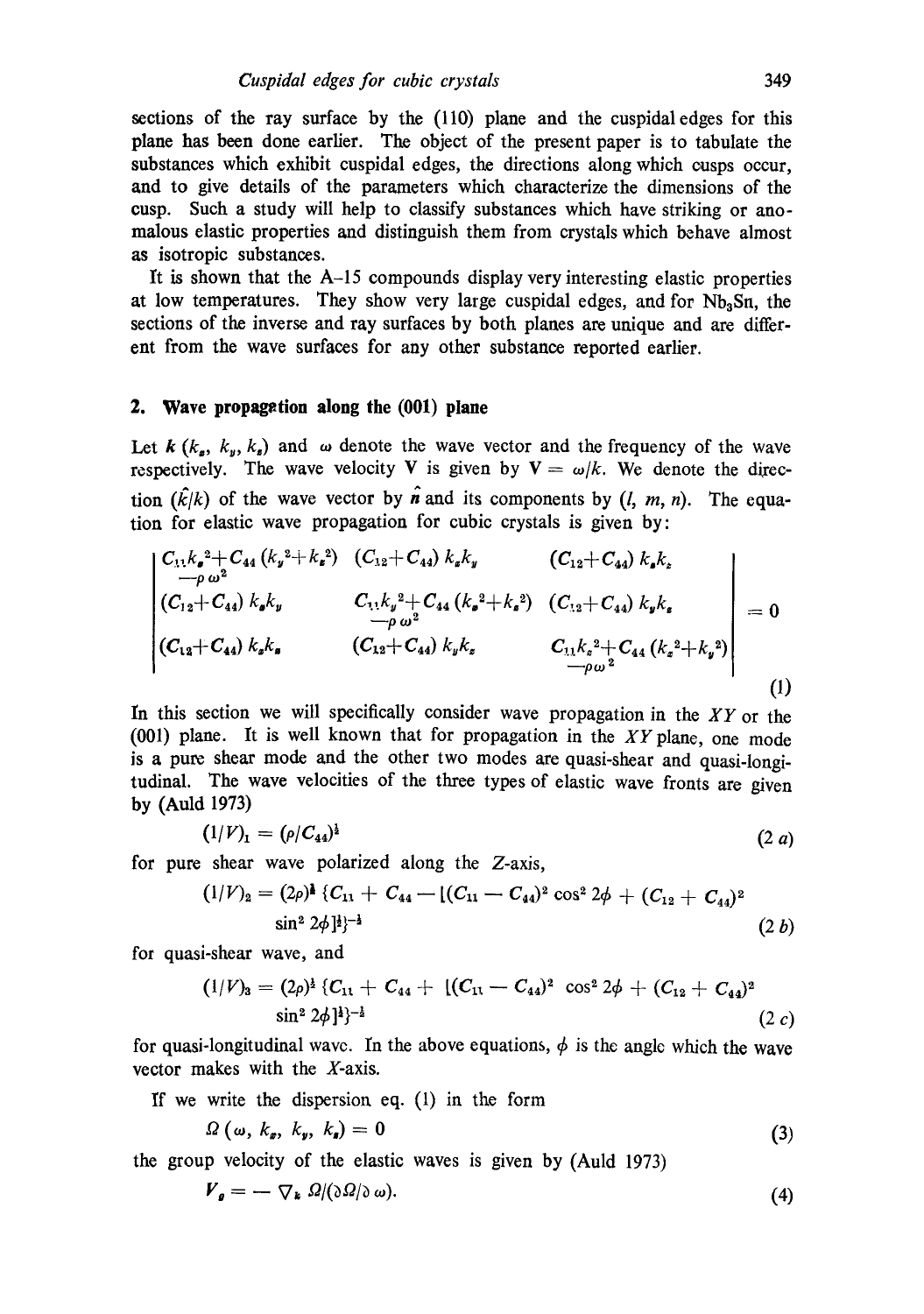The group velocity denotes also the velocity with which the energy of the wave field is transported and the components of the group velocity for wave propagation in the *XY* plane are given by

$$
- \frac{\partial \Omega}{\partial k_y} = -2C_{11}k_x (C_{11}k_y^2 + C_{44}k_z^2 - \rho \omega^2) - 2C_{44}k_x (C_{11}k_z^2 + C_{44}k_y^2 - \rho \omega^2) + 2(C_{12} + C_{44})^2 k_x k_y^2
$$
\n(5 a)

$$
-\frac{\delta S^2}{\delta k_y} = -2C_{11}k_y(C_{11}k_z^2 + C_{44}k_y^2 - \rho\omega^2) - 2C_{44}k_y(C_{11}k_y^2 + C_{44}k_z^2 - \rho\omega^2) + 2(C_{12} + C_{44})^2k_yk_z^2
$$
\n(5*b*)

$$
-\frac{\partial \Omega}{\partial k_z} = 0 \tag{5 c}
$$

$$
\frac{\partial \Omega}{\partial \omega} = -2\rho \omega \left\{ \left( C_{11} + C_{44} \right) k^2 - \rho \omega^2 \right\}.
$$
 (5 d)

If we introduce the vector  $m$  such that

$$
m = \hat{n}/V \tag{6}
$$

having the direction of the wave normal and magnitude equal to the reciprocal of the phase velocity,  $m$  is known as the reciprocal velocity vector or slowness vector. The  $(1/V)$  surface is called the reciprocal velocity surface and it denotes the locus of the end points of the radius vectors whose lengths are proportional to the refractive indices. Corresponding to the three types of elastic wave fronts propagating along any direction, one can draw three reciprocal wave velocity surfaces, which we shall denote by L,  $T_1$  and  $T_2$  corresponding to the quasi-longi. tudinal, pure shear and quasi-shear modes given by  $(2 c)$ ,  $(2 a)$  and  $(2 b)$ respectively.

On the contrary, the ray surface is the locus of points reached at time  $t = 1$ by a wave disturbance arising from the origin at  $t = 0$ , and this surface consists of points reached by the energy of the wave disturbance at a given instant. As stated earlier, the ray velocity or the velocity of transport of energy is identical with the group velocity of the waves and the components of the ray velocity are determined by eqs (4) and (5). Using an IBM 1620 computer the components of the inverse wave velocities of elastic waves propagating in the *XY* plane for over 65 crystals belonging to the cubic class have been calculated and their inverse wave and ray surfaces plotted. The computations were undertaken with a view to understand the general nature of the elastic wave surfaces and to bring out the geometrically intercsting features in these curves. The calculations were made in intervals of  $5^{\circ}$  for the angle which the wave vector makes with the X-axis. Unless otherwise stated, the elastic constant and density data were taken from the reviews of Federov (1968), Auld (1973), Testardi (1973) and Hearmon (1966, 1969). For the ray surfaces, a large number of these crystals were found to exhibit euspidal edges either along the X-axis or along the diagonal line. In fact, the graphs for the energy surfaces were found to fall into three typical patterns as follows:

(i) Some crystals exhibit cuspidal edges along the X and Y axis. Examples of crystals with such cuspidal edges are: Cu, Ag, Au, Fe, Pb, Li, Na, K, Ir, Ge, Si, GaAs, InAs, InP, GaSb, InSb, GaP, ZnS, LiF, Pb  $(NO<sub>3</sub>)<sub>2</sub>$ , MgAl<sub>2</sub>O<sub>4</sub>,  $\beta$ -brass, MgO, non-transforming V<sub>3</sub>Si at 4.2 K, non-transforming Nb<sub>3</sub>Sn at 4.2 K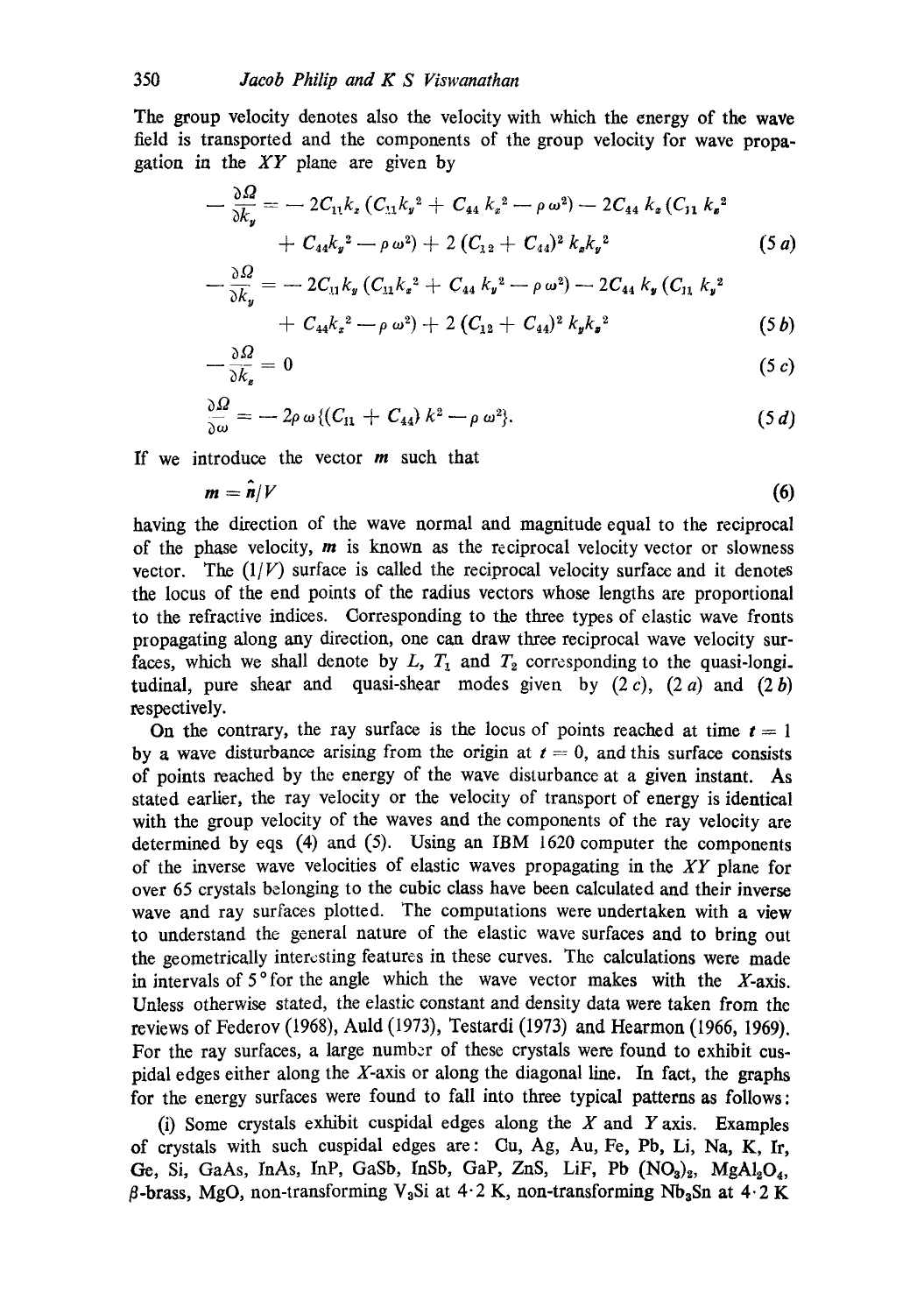and  $V<sub>a</sub>$ Ge at 4.2 K. This list contains a large number of metals and semiconductors.

(ii) Some substances have cuspidal edges along the diagonal or the (110) direction. Examples for such substances are:  $NH<sub>4</sub>Cl$ , CsI, KI, NaCl, AgBr, TlBr, KGN, NaClO<sub>3</sub>, UO<sub>2</sub>, RbF, Bi<sub>12</sub>GeO<sub>20</sub>, transforming Nb<sub>3</sub>Sn at  $4.2$  K, non-transforming  $Nb<sub>3</sub>Sn$  at 300 K, etc. A large number of ionic crystals were found to exhibit cuspidal edges along the diagonal direction.

(iii) The elastic wave propagation is nearly isotropic in the  $XY$  plane, without any cuspidal edges for a large number of crystals and examples for such crystals are: **Al, Mo, W, V, Nb, BaF<sub>2</sub>, NaBrO<sub>3</sub>, Sr(NO<sub>3</sub>)<sub>2</sub>, Fe<sub>3</sub>O<sub>4</sub>, Bi<sub>4</sub>Ge<sub>3</sub>O<sub>12</sub>, FeCr<sub>2</sub>O<sub>4</sub>,**  $\text{CaO}, Y_{3}\text{Al}_{5}\text{O}_{12}$  (YAG),  $\text{C}_{6}\text{H}_{12}\text{N}_{6}$ , SrTiO<sub>3</sub>, KAISO<sub>4</sub>, CH<sub>3</sub>-NH<sub>3</sub>-GaSO<sub>4</sub>,  $\text{C}_{4}\text{H}_{4}\text{N}_{2}$  $V<sub>3</sub>$ Ge at 300 K, PbS, diamond, transforming and non-transforming  $V<sub>3</sub>$ Si at 300 K and transforming  $Nb<sub>3</sub>Sn$  at 300 K.

Obviously it is not possible to give the graphs of all the 65 crystals studied due to lack of space. We reproduce in figures l, 2 and 3 three typical graphs for the substances lithium, rubidium fluoride and tungsten to illustrate the three different types of curves mentioned above. Li has a large cuspidal edge along the X-axis. In figure 1, we denote the ratio  $AB/OA$  by  $\gamma$ . Then the semi angle  $\theta =$  $\angle$ *PAB* of the cusp together with the parameter  $\gamma$  gives an idea of the dimensions of the cusp and helps one to picture the shape of the energy surface, and the shape of the cusp. The dimensions of the cusp differ from crystal to crystal and the parameter  $\gamma$  shows wide variations, starting from near zero values (such as 0.055 for Si), to large values like  $5.00$  for  $V<sub>3</sub>Si$ , and it assumes the value infinity for non-transforming  $Nb<sub>3</sub>Sn$  at  $4.2$  K (table 1).

Figure 2 illustrates the ray and inverse surfaces of RbF which has a cusp along the diagonal or (110) direction. For RbF the ratio  $AB/OA = \gamma$  is equal to 0.211 and the semi angle of the cusp is  $63^\circ$ . From table 1 we note that the  $\gamma$  values rarely exceed unity in this case. Figure 3 gives the ray and inverse surfaces of W which is nearly isotropic having no euspidal edges either along the (100) or (110) direction. The  $T_1$  and  $T_2$  velocity curves are identical over the entire plane and the corresponding ray surfaces almost coincide. A good number of crystals studied show a section of the ray surface having this shape.



Figure 1. (a) Section of the ray velocity surface for lithium in the (CO1) plane (b) Section of the inverse velocity surface for lithium in the  $(001)$  plane,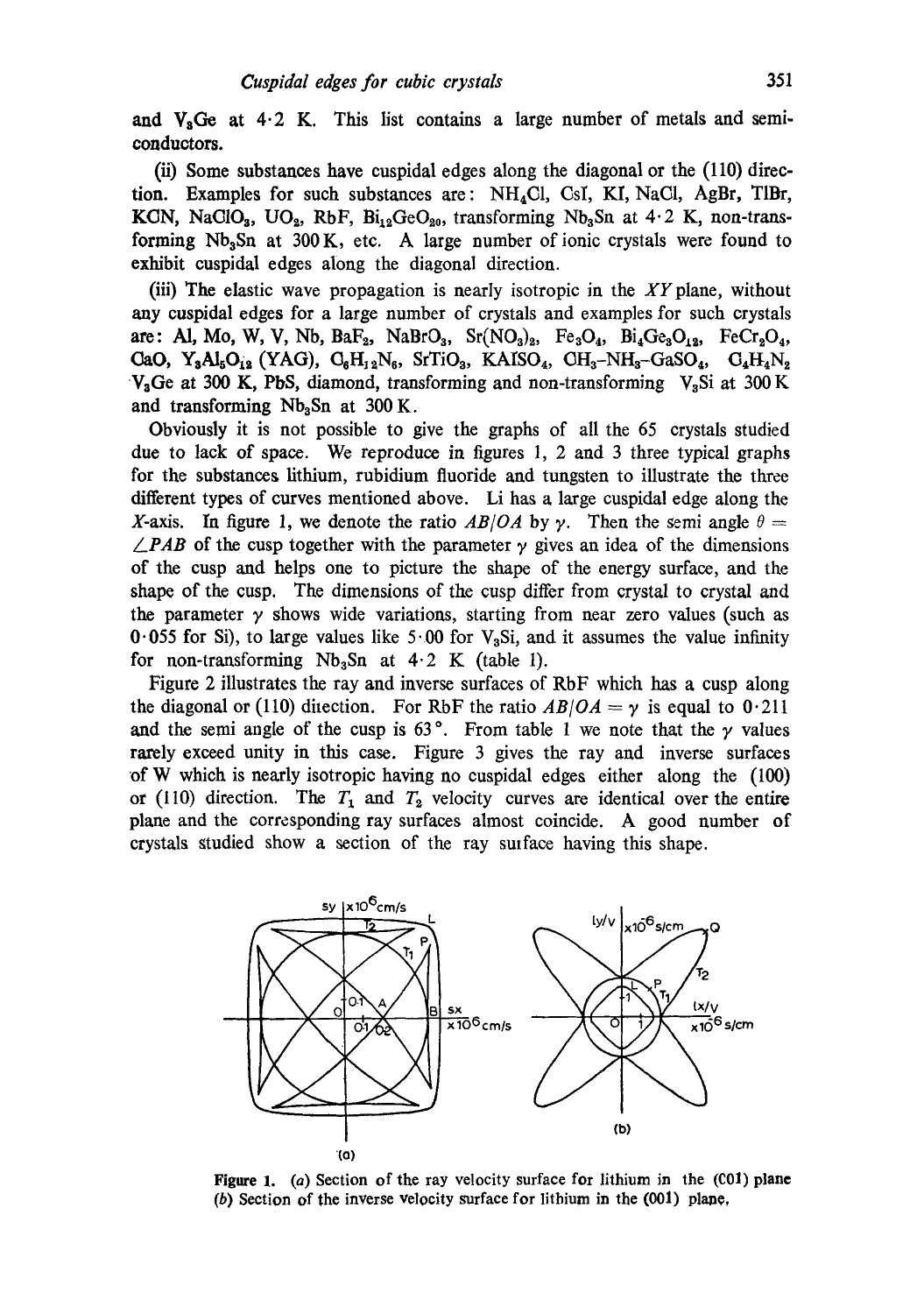| wees of cubic com-      |  |
|-------------------------|--|
|                         |  |
|                         |  |
| s the cuspidal edges c' |  |
|                         |  |
| acterizing              |  |
| o mata                  |  |
|                         |  |
|                         |  |

|                                               |                                              | Wave Fropagation along (001) Plane |                            |           |                                                  | Wave Propagation along (110) Plane |                            |                 |                                           |
|-----------------------------------------------|----------------------------------------------|------------------------------------|----------------------------|-----------|--------------------------------------------------|------------------------------------|----------------------------|-----------------|-------------------------------------------|
| Crystal                                       | Direction of<br>cusp for the<br>$T_2$ branch | 7                                  | å                          | a         | Direction of the<br>cusp for the $T_2$<br>branch | Ż,                                 | ۰<br>θ,                    | $\ddot{\bm{x}}$ | $\mathfrak{o}_{\mathfrak{s}}^{\,\bullet}$ |
| Copper <sup>a</sup>                           | (100)                                        | 0.270                              | 8                          | 0.765     | $(100)$ & $(001)$                                | 0.129                              | 58                         | $0 - 20$        | Q                                         |
| Silver <sup>a</sup>                           | 100)                                         | 0.251                              | 8                          | $0 - 722$ | $(110)$ & $(001)$                                | 0.145                              | 8                          | 0.158           | ଌ                                         |
| Iron <sup>a</sup>                             | 100                                          | 0.272                              | 8                          | 0.609     | $(110)$ & $(001)$                                | 0.075                              | 38                         | 0.120           | ଟ୍ଟ                                       |
| Lead <sup>®</sup>                             | (100)                                        | 0.480                              | 59                         | 1.000     | (110) & (001)                                    | 0.180                              | 8                          | 0.180           | ధి                                        |
| Lithium®                                      | (100)                                        | 1.300                              | 53                         | 2.156     | $(110)$ & $(001)$                                | $0 - 286$                          | 57                         | 0.484           | ွေ                                        |
| Sodium <sup>a</sup>                           | $\overline{100}$                             | 1.281                              | $\boldsymbol{\mathcal{S}}$ | 2.227     | (110) & (001)                                    | 0.316                              | 57                         | 0.455           | ొ                                         |
| Germanium <sup>o</sup>                        | 100                                          | 0.094                              | 2                          | 0.283     | (110) & (001)                                    | $0 - 029$                          | 2                          | 0.039           | ఴ                                         |
| Silicone                                      | 100                                          | 0.055                              | $\mathcal{O}$              | 0.170     | (110) & (001)                                    | 0.019                              | $\mathcal{S}$              | 0.017           | အ                                         |
| GaAse                                         | 100                                          | 0.094                              | 2                          | 02.61     | (110) & (001)                                    | 0.043                              | S                          | 0.053           | အ                                         |
| InPo                                          | (100)                                        | 0.125                              | 2                          | 0.434     | (110) & (001)                                    | $0 - 057$                          | 2                          | 0.081           | ్త                                        |
| <b>InStr</b>                                  | 100                                          | 0.180                              | ය                          | 0.433     | $(110)$ & $(001)$                                | 0.045                              | S                          | 0.070           | 2                                         |
| Zinc-blend <sup>®</sup>                       | 100                                          | 0.191                              | 8                          | 0.536     | (110) & (001)                                    | 0.083                              | S,                         | 0.103           | ತ                                         |
| <b>B-brass<sup>5</sup></b>                    | 100)                                         | $1 - 260$                          | S <sub>2</sub>             | 2.031     | $(110)$ & $(001)$                                | 0.338                              | 2                          | 0.453           | ତ                                         |
| Spinel <sup>b</sup>                           | 100)                                         | 0.226                              | $\mathcal{S}$              | 0.655     | (110) & (001)                                    | 0.102                              | 57                         | 0.116           | ွ                                         |
| Pb $(\text{NO}_3)_2^b$                        | $\widehat{8}$                                | 0.264                              | 57                         | 0.663     | (110) & (001)                                    | 0.113                              | $\frac{8}{3}$              | 0.167           | S,                                        |
| Tra V <sub>3</sub> Si 4.2K <sup>d</sup>       | 100                                          | $5 - 000$                          | $\frac{4}{6}$              | 6.641     | (110) & (001)                                    | 0.460                              | 24                         | 0.565           | SS,                                       |
| Non tra. V <sub>3</sub> Si 4.2 K <sup>a</sup> | 100                                          | $1 - 250$                          | \$                         | 2.071     | (110) & (001)                                    | $0 - 333$                          | $\boldsymbol{\mathcal{S}}$ | 0.480           | 57                                        |
| Non tra. Nb, Sn 4.2 Kd                        | <u>දි</u>                                    | $\ddot{\cdot}$                     | $\frac{45}{5}$             | 0.000     | $(100)$ & $(001)$                                | 0.478                              | 2                          | 0.605           | 53                                        |
| Aluminium <sup>o</sup>                        | cusp<br>ž                                    |                                    |                            |           | No cusp                                          | $\ddot{\cdot}$                     |                            |                 |                                           |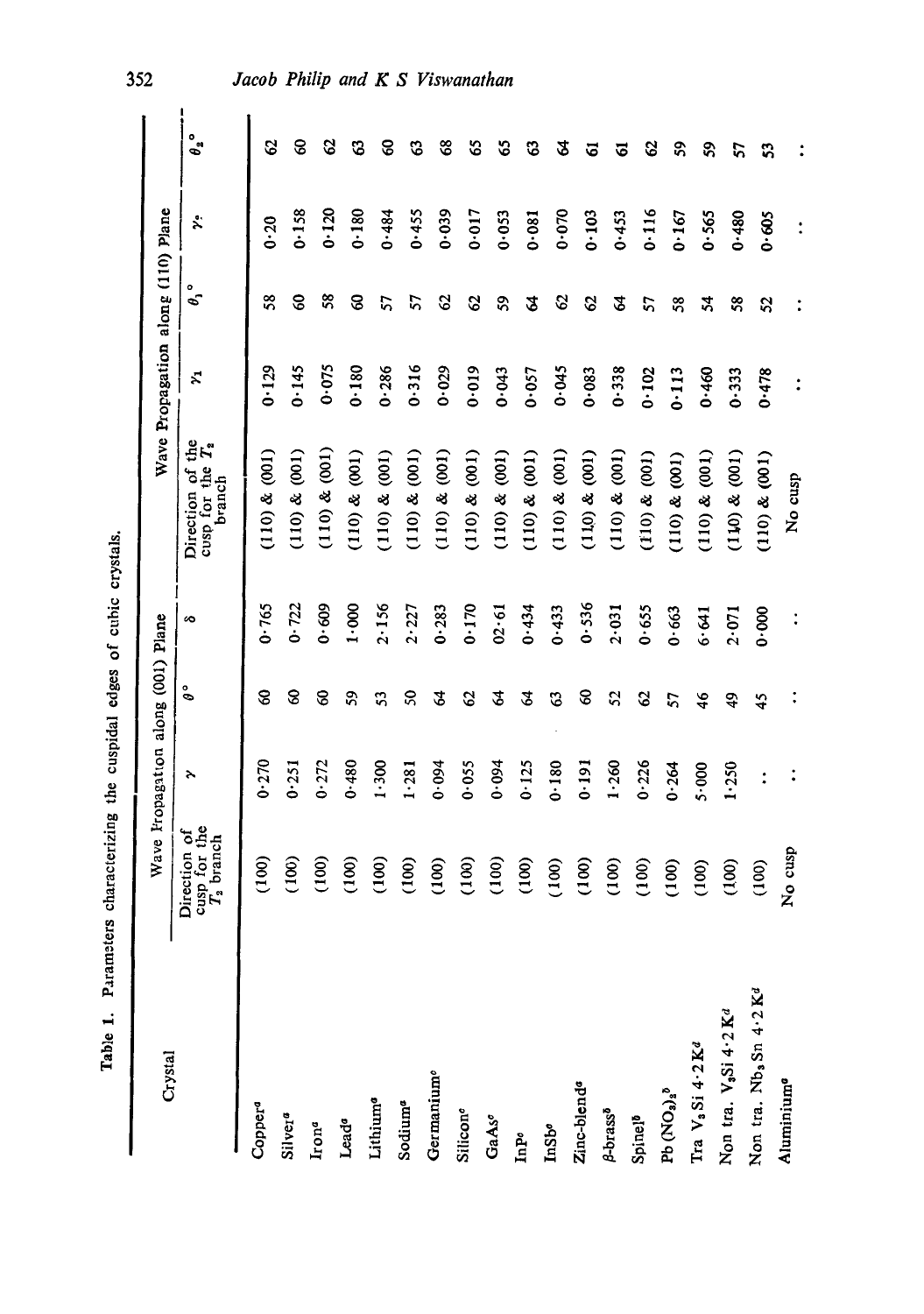| Vanadium <sup>a</sup>                                                                                            | No cusp        |       |    |       | No crsp                                                                                  |           |               |  |
|------------------------------------------------------------------------------------------------------------------|----------------|-------|----|-------|------------------------------------------------------------------------------------------|-----------|---------------|--|
| Ba $\mathbf{F_{s}}^{a}$                                                                                          | No cusp        |       |    |       | No cusp                                                                                  |           |               |  |
| Pb S <sup>a</sup>                                                                                                | No cusp        |       |    |       | No cusp                                                                                  |           |               |  |
| Tungsten <sup>4</sup>                                                                                            | No cusp        |       |    |       | No cusp                                                                                  |           |               |  |
| Bismuth Germanate <sup>b</sup>                                                                                   | No cusp        |       |    |       | No cusp                                                                                  |           |               |  |
| Chromite <sup>5</sup>                                                                                            | No cusp        |       |    |       | No cusp                                                                                  |           |               |  |
| SrTi O <sub>s</sub>                                                                                              | No cusp        |       |    |       | No cusp                                                                                  |           |               |  |
| Diamond <sup>®</sup>                                                                                             | No cusp        |       |    |       | No cusp                                                                                  |           |               |  |
| Tra V <sub>3</sub> Si 300 K <sup>d</sup>                                                                         | No cusp        |       |    |       | No cusp                                                                                  |           |               |  |
| Non tra V <sub>3</sub> Si 300 K <sup>d</sup>                                                                     | No cusp        |       |    |       | No cusp                                                                                  |           |               |  |
| Tra Nb <sub>a</sub> Sn 300 K <sup>d</sup>                                                                        | No cusp        |       |    |       | No cusp                                                                                  |           |               |  |
| $V_a$ Ge 300 $K^d$                                                                                               | No cusp        |       |    |       | No cusp                                                                                  |           |               |  |
| NH <sub>1</sub> Cle                                                                                              | (110)          | 0.096 | 2  | 0.250 | $(111)$ only                                                                             | 0.049     |               |  |
| Kla                                                                                                              | (110)          | 0.381 | ತ  | 0.769 | $(111)$ onlp                                                                             | $0 - 250$ | ত             |  |
| KCNa                                                                                                             | (110)          | 0.261 | 8  | 0.587 | $(111)$ only                                                                             | 0.208     | $\frac{8}{5}$ |  |
| NaC! <sup>p</sup>                                                                                                | (110)          | 0.116 | 8  | 0.378 | $(111)$ only                                                                             | 0.052     | ౪             |  |
| RbFa                                                                                                             | (110)          | 0.211 | β  | 0.264 | $(111)$ only                                                                             | 0.133     | 8             |  |
| Bismuth Germanium Oxide <sup>5</sup>                                                                             | (100)          | 0.154 | 2  | 0.406 | $(111)$ only                                                                             | 0.064     | 2             |  |
| Uranium Oxide <sup>5</sup>                                                                                       | (110)          | 0.163 | \$ | 0.464 | $(111)$ only                                                                             | 0.102     | 3             |  |
| Tra $Nb3$ Sn 4.2 $Kd$                                                                                            | (110)          | 0.591 | 8  | 1.206 | $(111)$ only                                                                             | 0.482     | 59            |  |
| Non tra NbS 300 K <sup>d</sup>                                                                                   | (110)          | 0.171 | 5  | 0.340 | $(111)$ only                                                                             | 0.039     | ξ             |  |
| $V_3Ge 4.2 Kd$                                                                                                   | $\frac{10}{2}$ | 0.041 | c  | 0.194 | $(111)$ only                                                                             | 0.043     | ಸ             |  |
| <sup>8</sup> Elastic Constant data from Hearmon (1966) and (1969)<br>« Elastic Constant data from Federov (1968) |                |       |    |       | d Elastic Constant data from Testardi (1973)<br>e Elastic Constant data from Auld (1973) |           |               |  |

# mhil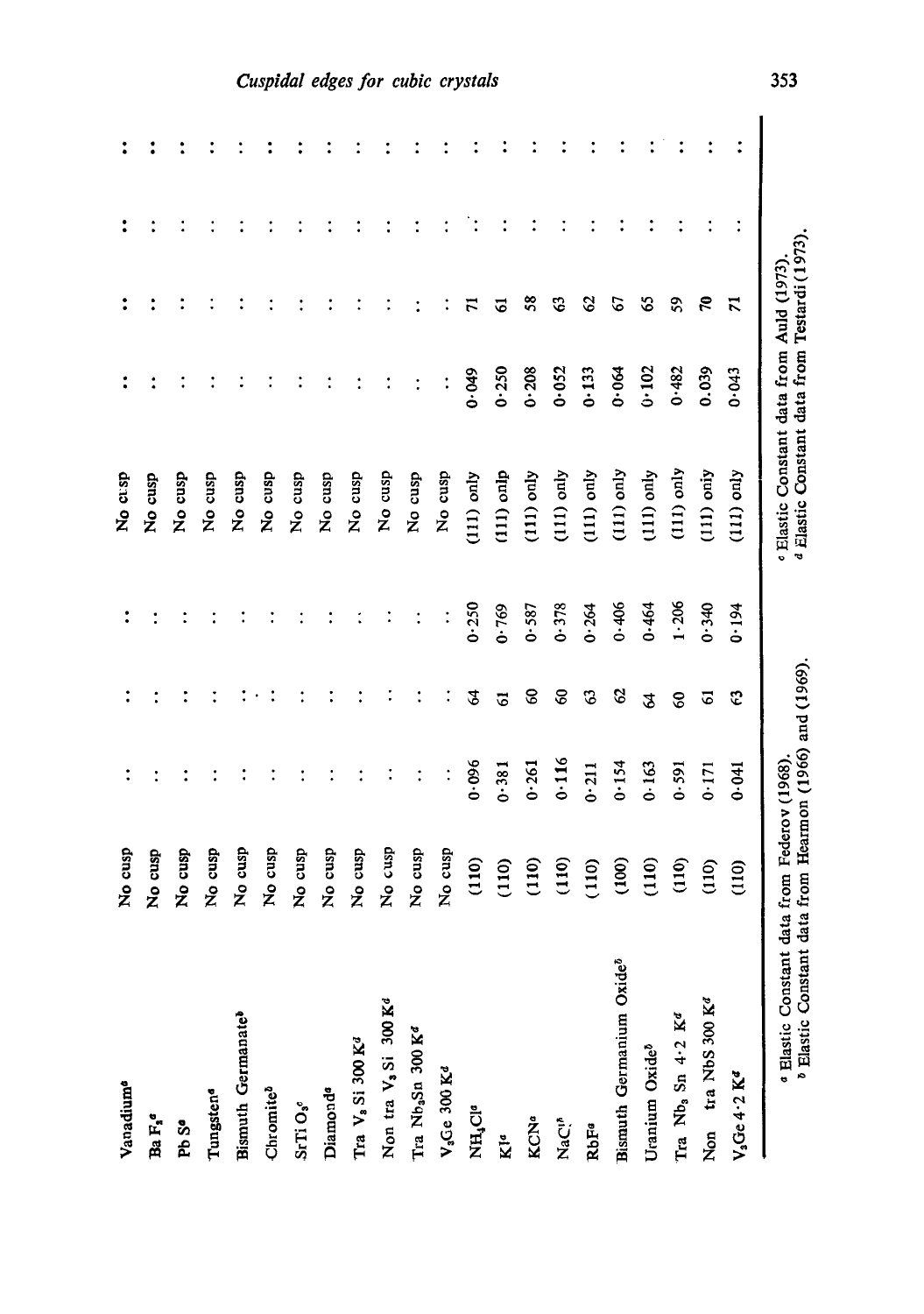

**Figure** 2. (a) Section of the ray velocity surface for RbF in the (001) plane. (b) Section of the inverse velocity surface for RbF in the (001) plane.



Figure 3. (a) Section of the ray velocity surface for tungsten in the (001) plane. (b) Section of the inverse velocity surface for tungsten in the (001) plane.

In figure 1 it may be noted that  $L$  is the innermost of the three inverse wave surfaces showing that quasi-longitudinal wave velocity is generally the highest among the velocities of the three elastic wave fronts. Further,  $T_2$  surface contains the  $T_1$  surface. It has been found by an inspection of the graphs that if a substance shows a cuspidal edge along the X-axis, then the  $T_2$  (quasi-shear) slowness surface has a characteristic shape and is stretched out along the diagonal. There is a direct relationship between the magnitude of the maximum along the diagonal in the inverse surface to the dimensions of the cusp. The latter is larger if the stretching is higher, and *vice versa.* To show this we have calculated the parameter  $\delta = PQ/OP$  which denotes the stretching of the  $T_2$  curve along the diagonal for 23 crystals which exhibit cuspidal edges along the (100) direction and plotted *y versus 8* in a graph. It has been found that the points almost fall along a curve, which is parabolic near the origin and linear for larger values of  $\gamma$ . The curve is shown in figure  $4$  (thick line).

Besides, we calculated the correlation coefficient given by

$$
\rho_{\text{corr}_{\bullet}} = \Sigma \gamma_{\text{i}} \, \delta_{\text{i}} / (\Sigma \gamma_{\text{i}}^2)^{\frac{1}{2}} \, (\Sigma^{\beta} \gamma_{\text{i}}^2)^{\frac{1}{2}} \tag{7}
$$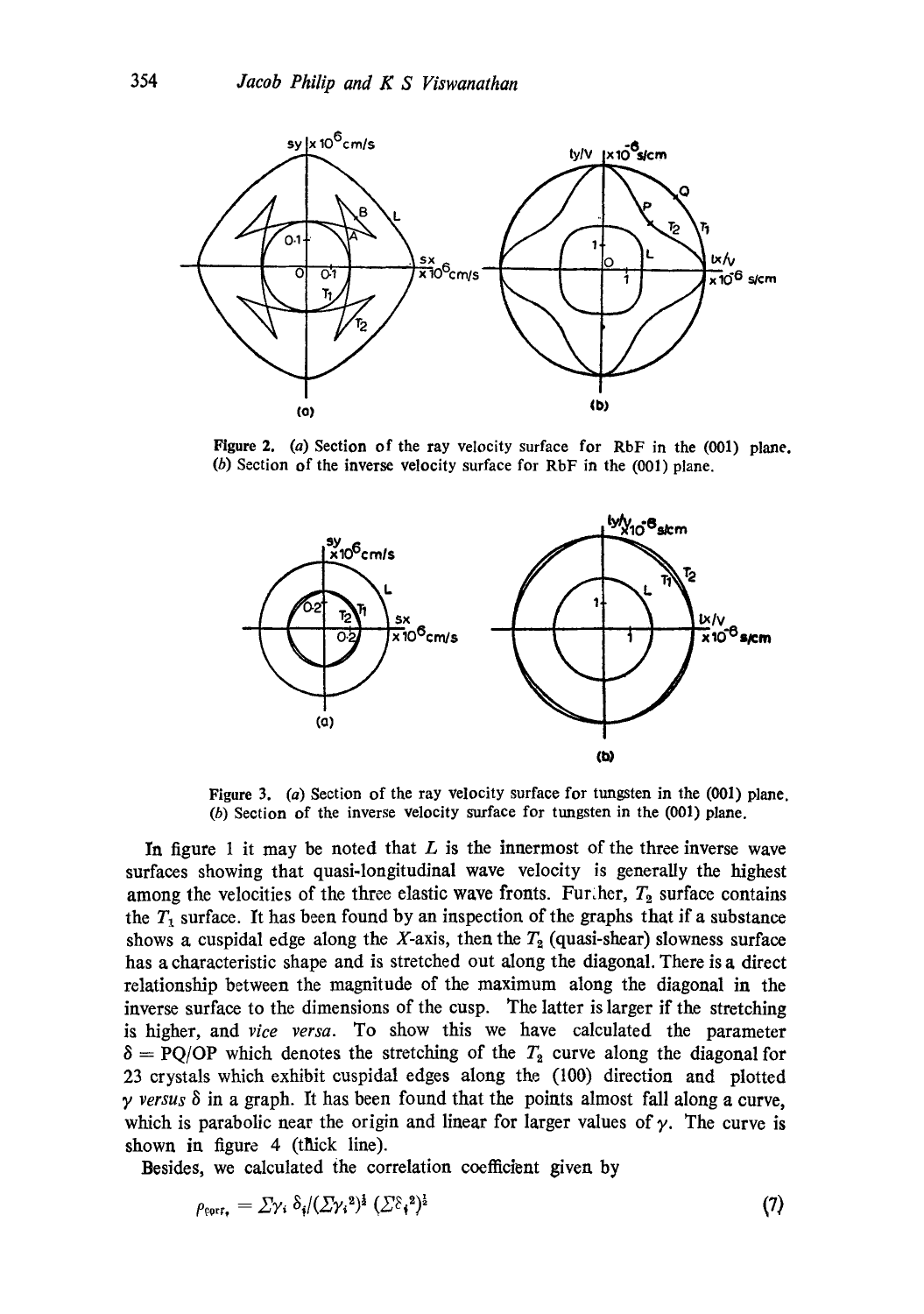

Figure 4. Variation of  $\delta$  with  $\gamma$  (thick line for substances having cusp along the X-axis and dotted line for substances having cusp along the diagonal direction).

for these two parameters  $\gamma$  and  $\delta$  and it was found that  $\rho_{\text{corr}} = 0.987$ . This proves that the degree of stretching in the inverse surface along the diagonal direction is highly correlated to the dimensions of the cusp for the ray surface. The stretching depends on the anisotropy factor  $A = 2C_{44}/(C_{11} - C_{12})$ . For substances for which  $\vec{A}$  exceeds unity, the curves for the inverse velocity surface are stretched further along the diagonal direction, while for substances for which  $A < 1$ , they are contracted inwards along the same direction.

In figure 2 for RbF,  $T_2$  is contained in  $T_1$ . In figure 2 we see that curves for the inverse surface for which  $T_2$  (quasi-shear) is contained in  $T_1$  (pure shear) and further has a minimum along the diagonal, exhibit a cusp in the ray surface along the (110) direction. The parameter  $\delta = OP/OQ$  which is a measure of the contraction of the  $T_2$  inverse surface has been measured for crystals with cusp along the (110) direction, and the  $\gamma$  *vs*  $\delta$  graph is plotted which is a straight line as shown in figure 4 (dotted line). The correlation coefficient was calculated and is found to be 0.982 which shows that  $\gamma$  is highly correlated to  $\delta$  in this case also.

It is well known that the vibration directions of the quasi longitudinal and quasi transverse elastic waves are obliquely inclined to their directions of propagation. For propagation in the *XY* plane, the vibration direction of the quasi longitudinal mode makes a small angle with the direction of propagation. In order to ascertain *whether* the departure from longitudiaality of the waves is correlated with the presence of large cusps, we selected 25 crystals from the list given in table 1, and our list contained representatives of all the three types mentioned above, *viz.,*  crystal in which ray surfaces are isotropic, and crystals that have cuspidal edges along the X-axis or along the diagonal direction. The angle which the vibration direction makes with the direction of propagation was calculated throughout the *XY* plane for all these crystals. These were obtained making use of the following expressions (Miller *et al* 1956) for the amplitudes of vibration for plane waves along the  $X$  and  $Y$  directions.

$$
A_{z} = \frac{\rho V^{2} - C_{44} - (C_{11} - C_{44}) m^{2}}{\left( (C_{12} + C_{44})^{2} l^{2} m^{2} + [\rho V^{2} - C_{44} - (C_{11} - C_{44}) m^{2}]^{2} \right)^{4}}
$$
(8 a)

$$
A_y = \frac{ln (C_{\cdot 2} + C_{44})}{\{(C_{\cdot 2} + C_{44})^2 l^2 m^2 + [\rho V^2 - C_{44} - (C_{11} - C_{44}) m^2]^2\}^4}.
$$
 (8 b)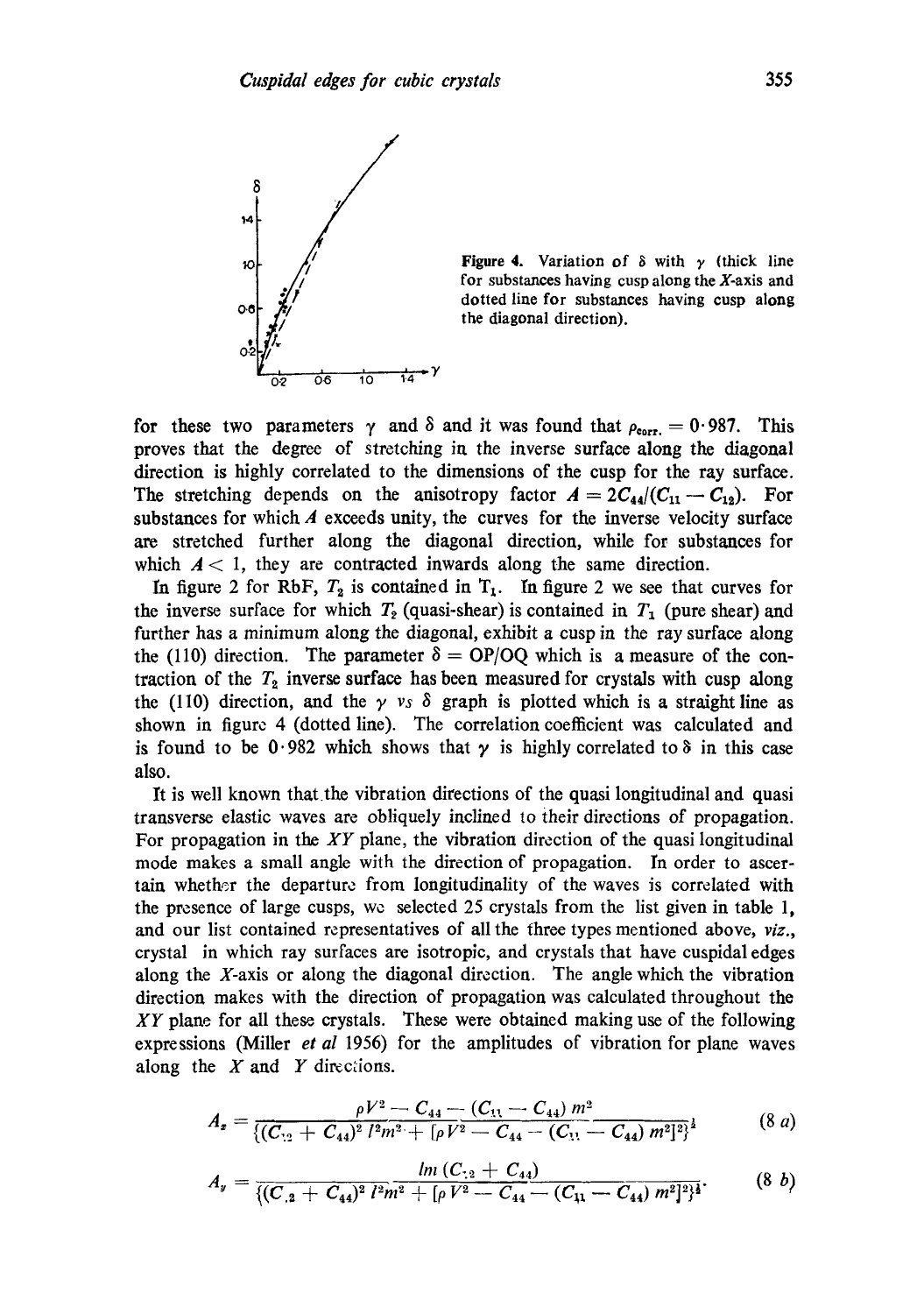Then the angle which the vibration direction makes with the direction of propagation is given by

$$
\cos \beta = lA_{\rm g} + mA_{\rm g}.\tag{9}
$$

It was found that the maximum angle  $\beta_{\text{max}}$  which the vibration direction makes with the wave vector varied from  $1^\circ$  to  $18^\circ$ . We give in figure 5 the variation of  $\beta$  with the direction of propagation  $\phi$  for the quasi-longitudinal branch for A1, KI and GaAs. Also we calculated the correlation coefficient for the variables  $\beta_{\text{max}}$  and  $\gamma$  for about ten crystals having a cusp along the X-axis and having values from 0.055 to 5.00. This was found to be  $\rho_{(\beta max, \gamma)} = 0.566$  showing that there is good correlation between the existence of cusps and the departures from longitudinality of the elastic waves.

### **3. The wave surfaces of A-15 compounds**

Substances like  $V_aSi$ , Nb<sub>a</sub>Sn, V<sub>a</sub>Ge, etc. with A-15 structure have aroused a lot of interest in recent years, because they exhibit high superconducting critical temperatures and other anomalous properties such as phase transition, elastic softening, etc., at low temperatures (Testardi 1973). Sound wave measurements for these crystals have shown that the elastic mode propagating along the (110) direction with  $(1\bar{1}0)$  polarization becomes soft at very low temperatures. Our studies have shown that the elastic wave surfaces for  $A$ -15 compounds are very interesting and are unique. From the table we see that  $V<sub>3</sub>Si$  at  $4.2^{\circ}K$  has a very high value for  $\gamma$  *viz.*, 5.00, which is next only to Nb<sub>3</sub>Sn at a temperature of 4.2° K. It has a very large cusp, and the  $T_2$  branch of the inverse surface shows a long spike at 45°.

For Nb<sub>3</sub>Sn of the non-transforming type, the relation  $C_{11} = C_{12}$  holds good at  $4.2\,^{\circ}$ K and the spike in the inverse surface extends up to infinity. This is because the  $T_2$  mode strictly becomes soft at  $4.2$  K. As can be seen from figure 6, the energy surface is made up of only cusps and the large cuspidal edges reduce to four straight lines intersecting at the origin. The value of the parameter y tends to infinity. At 300°K, the anisotropy factor  $A = 0.56$  and is less than unity. Hence at this temperature the substance exhibits a cusp along the diagonal direction. However when the temperature is lowered to  $4.2^\circ$  K, the anisotropy factor tends to infinity and this explains why the cusp is directed along the X-axis. In fact, the change in the nature of the cusp should occur at a higher critical temperature where  $A$  is equal to unity. The  $A$ -15 compounds are unique



**Figure 5.** Variation of  $\beta$  with direction of propagation  $\phi$  for Al, KI and GaAs.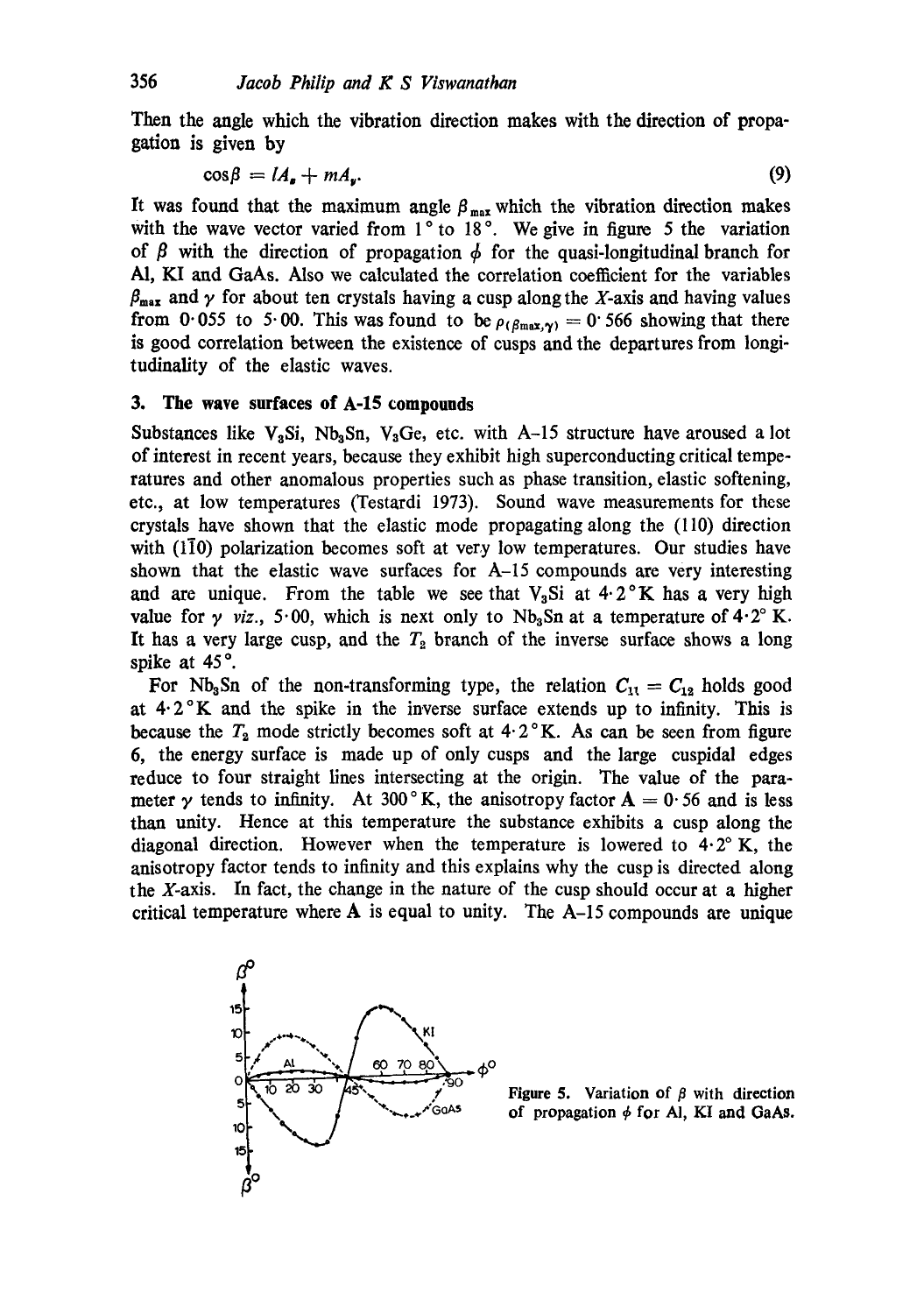

Figure 6. (a) Inverse velocity surface of  $Nb<sub>3</sub>Sn$  (non tra.) at  $4.2^{\circ}K$  in the (001) plane. (b) Ray velocity surface of Nb<sub>3</sub>Sn (nontra.) at  $4.2^{\circ}$ K in the (001) plane.

for the very large cuspidal edges that they exhibit at low temperatures. We have plotted the graphs for these substances both at 300 $\rm °K$  as well as at 4.2 $\rm °K$  and it was found that the wave surfaces show remarkable temperature variations.

It can be shown that if the wave velocity becomes zero, the energy surface should pass through the origin. If  $S_{\epsilon}$  and  $S_{\nu}$  denote the components of the energy velocity along the  $X$  and  $Y$  axis, it follows from eqs (4) and (5) that

$$
\frac{S_{\ast}}{l} + \frac{S_{\ast}}{m} = -\frac{\rho V (C_{11} + C_{44})}{(C_{11} + C_{44}) - \rho V^2}
$$
(10)

For shear mode propagating along the  $(110)$  direction, the wave velocity is given by

$$
\rho\left(\,\omega/k\right)^{2}=\rho\,V^{2}=\left(C_{11}-C_{12}\right)/2\tag{11}
$$

and becomes zero at  $4.2 \degree K$  for Nb<sub>3</sub>Sn. So the right hand side vanishes and the section of the energy surface in the *XY* plane degenerates into the straight lines

$$
S_{\mathbf{z}} \pm S_{\mathbf{y}} = 0 \tag{12}
$$

in the neighbourhood of the origin. The energy surface for the  $T<sub>2</sub>$  branch should thus pass through the origin and reduce to straight lines inclined at 45° with the axes. The numerical calculations, as depicted in figure 6 confirm this finding.

## **4. Wave propagstion along the (110) plane**

Next we consider the nature of the sections of the inverse and ray surfaces by the (110) plane which contains the face and cube diagonals of the unit cube. Numerical work on wave propagation has generally been confined to the principal cubic planes of the crystal and very few studies have been made on the nature of the ray velocity surfaces along the (110) plane. A unit vector lying in the (110) plane has direction cosines  $(l, l, n)$  so that

$$
2l^2 + n^2 = 1 \text{ or } k_s^2 = k^2 \left(1 - 2k_s^2 / k^2\right) \tag{13}
$$

By substituting  $k_a = k_y = lk$  and  $k_a = k(1-2k_a^2/k^2)$  in eq. (1), we can obtain the dispersion relation for the propagation of a wave along a general direction in this plane. The dispersion relation (1) can now be written as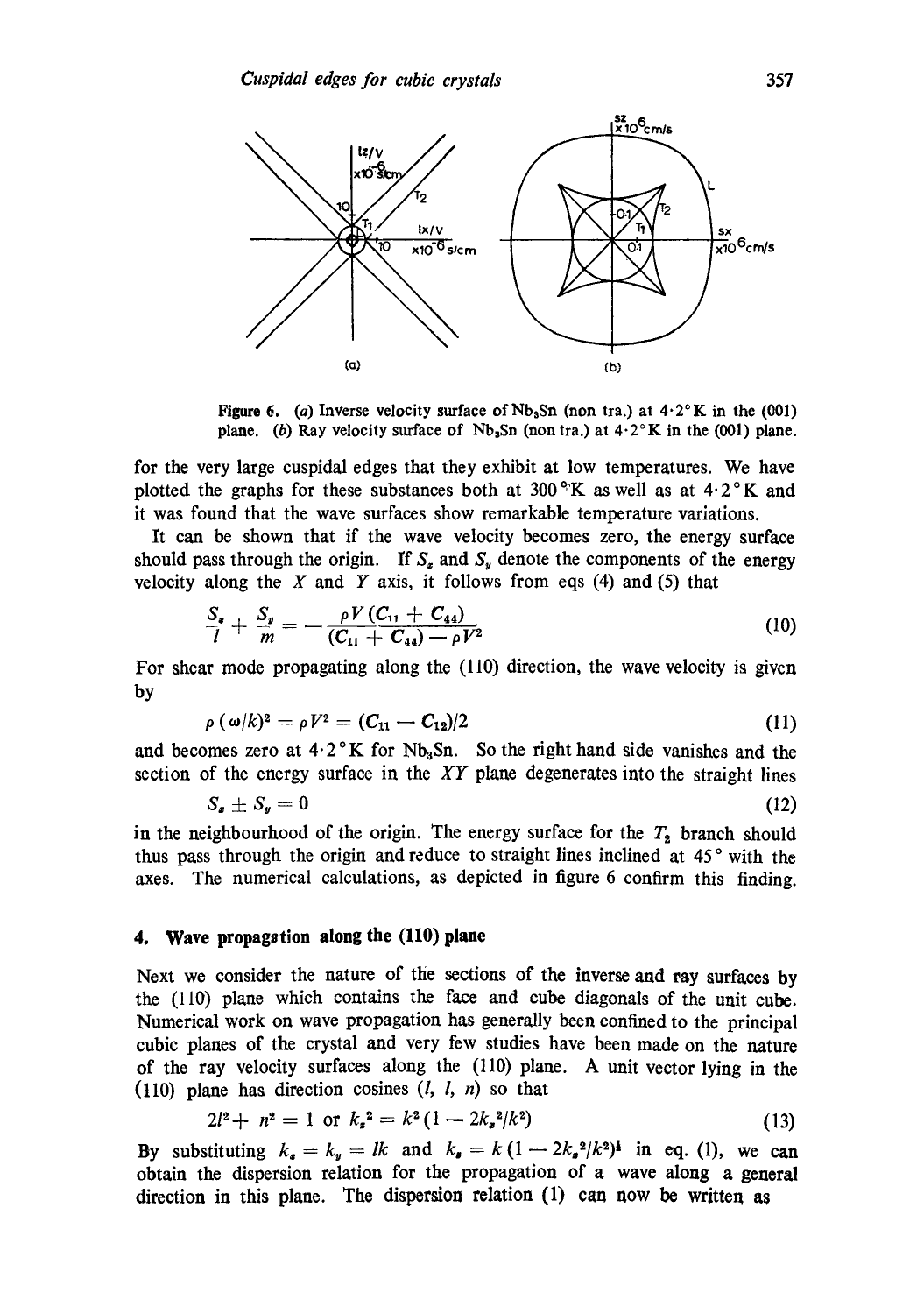*Jacob Philip and K S Viswanathan* 

$$
\Omega = X^3 + A_1 X^2 + A_2 X + A_3 \tag{14}
$$

where

358

$$
X=\rho V^2=\rho (\omega/k)^2.
$$

The coefficients  $A_1$ ,  $A_2$  and  $A_3$  are related to the elements of the matrix given by (1). Let us denote the  $(i, j)$ th element of this matrix by  $a_{ij}$ , and let  $a_{ij} =$  $(a_{ij}/k^2)$ . Let us denote by  $A_{ij}$  the cofactors of the elements of the matrix  $A =$  $(a_{ij})$  and by  $\triangle$ , the determinant of this matrix. Then one can find that

$$
A_1 = a_{11} + a_{22} + a_{33}
$$
  
\n
$$
A_2 = A_{11} + A_{22} + A_{33}
$$
  
\n
$$
A_3 = \triangle.
$$

By direct differentiation, we find that

$$
\frac{1}{k^5} \frac{\partial \Omega}{\partial k_z} = \frac{1}{k^5} \frac{\partial \Omega}{\partial k_y} = -2 (\rho V^2)^2 (C_{11} + 2C_{44}) l +
$$
  
\n
$$
2 (\rho V^2) [C_{44} (a_{22} + a_{33} + 2a_{11}) l + C_{11} (a_{22} + a_{33}) l -
$$
  
\n
$$
(C_{12} + C_{44}) (a_{12} l + a_{13} n) ] - 2 [C_{44} (a_{11} a_{22} + a_{11} a_{33} - a_{13}^2 - a_{12}^2) l + C_{11} (a_{22} a_{33} - a_{23}^2) l + (C_{12} + C_{44}) (a_{22} a_{23} n + a_{13} a_{23} l - a_{12} a_{33} l - a_{13} a_{22} n)]
$$
\n(15 a)

$$
\frac{1}{k^6} \frac{\partial \Omega}{\partial k_s} = -2 (\rho V^2)^2 (C_{11} + 2C_{44}) n + 2 (\rho V^2) [C_{44} (a_{11} + a_{22} - 2a_{33}) n + C_{11} (a_{11} + a_{22}) n - (C_{12} + C_{44}) (a_{13} + a_{23}) l] -
$$
  
\n
$$
-2 [C_{44} (a_{11}a_{33} + a_{22}a_{33} - a_{23}^2 - a_{13}^2) n + C_{11} (a_{11}a_{22} - a_{12}^2) n
$$
  
\n
$$
+ (C_{12} + C_{44}) (a_{12}a_{13} + a_{12}a_{23} - a_{11}a_{23} - a_{13}a_{22}) l] \qquad (15b)
$$
  
\n1

$$
\frac{1}{k^5} \frac{\partial \Omega}{\partial \omega} = 2 (\rho V) [3 \rho^2 V^4 - 2 (\rho V^2) (a_{11} + a_{22} + a_{33}) ++ a_{11} a_{22} + a_{11} a_{33} + a_{22} a_{33} - a_{13}^2 - a_{23}^2 - a_{12}^2].
$$
\n(15 c)

The components of the group velocity vector  $V<sub>g</sub>$  along the three principal axes can be obtained from the formula  $(4)$ . It can be seen from  $(15)$  that the component  $(V_{\rho}^s - V_{\rho}^s)/\sqrt{2}$  of  $V_{\rho}$  along a direction  $(1/\sqrt{2}-1/\sqrt{2}, 0)$  normal to the plane is zero and the group velocity vector for the waves propagating along a general direction lies in the plane itself. We shall call the direction  $(1/\sqrt{2}, 1/\sqrt{2}, 0)$  of the face diagonal as the  $\xi$ -axis. Then the principal axes for this plane can be taken as the  $\zeta$ -and Z-axes, and further

$$
V_{\rho}^{\xi} = (V_{\rho}^{\ast} + V_{\rho}^{\ast})/\sqrt{2} \tag{16}
$$

A computer programme was written to solve the cubic eq. (14) as well as to evaluate the components  $V<sub>g</sub>$ <sup>t</sup> and  $V<sub>g</sub>$ <sup>t</sup> given by (15 a) and (15 b). The three roots. of the equation give the three different phase velocities (or their inverses) of the three elastic wave fronts. The computer was instructed to print the values of the three inverse wave velocities as well as the components  $V_a^{\dagger}$  and  $V_a^{\dagger}$  of the group velocity vector in intervals of  $5^\circ$  for the direction of propagation in this plane. The correctness of the calculations were checked by comparing the values of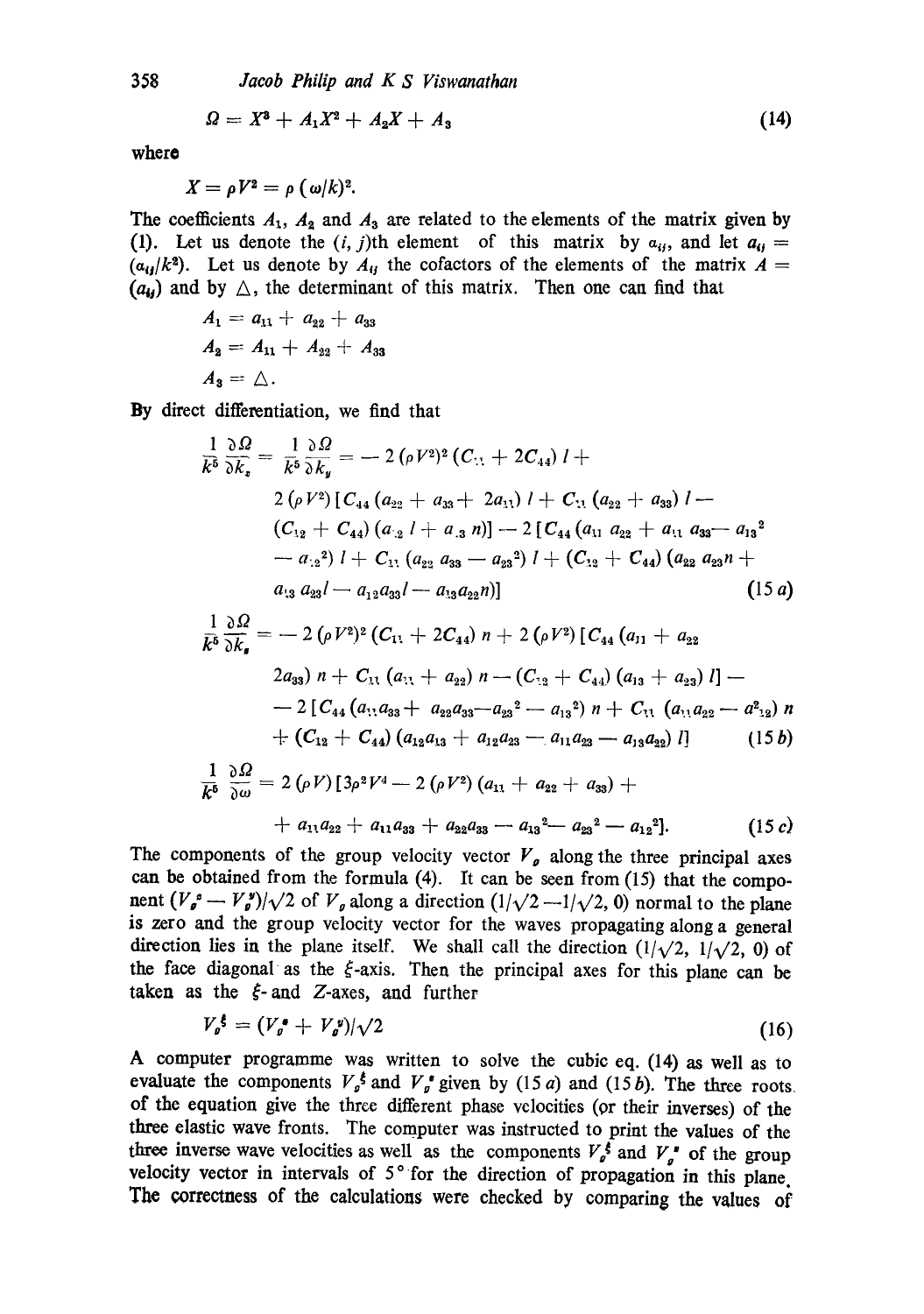the inverse wave velocities and the components of the group velocities along the direction (110) with the values for the same quantities calculated on the basis of eqs (2) and (5), and these were found to agree up to four or five decimal places From the computer output data, curves for the inverse and ray surfaces could be plotted. We have plotted these graphs for sixty five crystals for wave propagation in the (110) plane.

It is well known that two of the wave velocities  $(T_1$  and  $T_2)$  of waves propagating along the (111) direction are equal and internal conical refraction can occur for this direction. This fact was numerically verified for all the crystals, and the inverse  $T_1$  and  $T_2$  surfaces intersect each other at an angle of 36° corresponding to the direction of the cube diagonal in this plane. As in the case of the *XY* plane, cuspidal edges occur for the  $T_2$  wave surface only and a large number of crystals were found to exhibit cuspidal edges either along the  $\xi$ - and  $Z$ -axes simultaneously or along the direction of the cube diagonal. The slowness surface for the  $T_1$ branch is found to be an ellipse, with its major axis either along the  $\xi$ -axis or along the Z-axis, and this fact is strongly correlated with the nature of the cusps also. For example if the section of the wave surface for the  $T_1$  branch is an ellipse with its major axis along the Z-axis, in this case the  $T_2$  ray surface will exhibit two cuspidal edges along the  $\xi$  and Z axes respectively. If, on the other hand, the inverse velocity curve for the  $T_1$  branch happens to be an ellipse elongated along the Z-axis, the ray surface for the  $T_1$  branch will be an ellipse with its major axis along the  $\xi$ -axis, and in this case, the section of the ray surface for the  $T_2$  branch will have a cusp along the direction of the cube diagonal. It has also been found that the dimensions of the cusp are correlated with the eccentricity of the ellipse ; the greater the eccentricity, the larger will be the cusp. It is difficult to give the curves for the sections of the inverse and ray surfaces for the 65 crystals. These curves were found to fall into three classes as follows :

(i) More than 25 crystals in the list showed two cusps for the  $T_2$  branch, one each along the ¢- and Z-axes respectively. Examples of these types of crystals are : (3u, Ag, Au, Fe, Li, Na, K, Ge, Si, It, GaAs, InAs, InP, GaSb, GaP, ZnS, LiF,  $\beta$ -brass, Pb (NO<sub>3</sub>)<sub>2</sub>, MgAl<sub>2</sub>O<sub>4</sub>, V<sub>3</sub>Si (transforming at 4.2° K) V<sub>3</sub>Si (non-transforming at  $4.2^\circ$  K), Nb<sub>a</sub>Sn (non-transforming at  $4.2^\circ$  K), etc. The cusps are of varying dimensions for the different crystals. The three curves for the slowness surface were found to have a definite pattern in this case. It is found that the  $T_2$  surface contains the  $T_1$  surface between the Z-axis and the direction of the cube diagonal, and the  $T_1$  curve contains the  $T_2$  curve between the  $\xi$ -axis and the direction of the cube diagonal where the two curves intersect. We reproduce in figure 7 the curves for copper to illustrate the types of wave surfaces having two cusps.

(ii) A number of substances exhibit one cusp for the  $T_2$  branch along the direction of the cube diagonal for the ray surface. As examples, we may cite the crystals NH<sub>4</sub>Cl, KI, RbF, NaCl, TlBr, NaClO<sub>3</sub>, KCN, UO<sub>2</sub>, CsI, V<sub>3</sub>Ge (4.2°K), transforming Nb<sub>3</sub>Sn at 4.2°K, etc. For these crystals, the ray surface for the T, branch is an ellipse with its major axis along the  $\xi$ -direction and correspondingly the slowness surface for the  $T_1$  mode turns out to be an ellipse, with its major axis along the Z-direction. For these substances, it is found that the inverse wave surface for  $T_2$  will be contained within  $T_1$  between the Z-axis and the direction of the cube diagonal, and in the region between the cube diagonal and the  $\xi$ -axis, the reverse will happen. The nature of the curves is just the opposite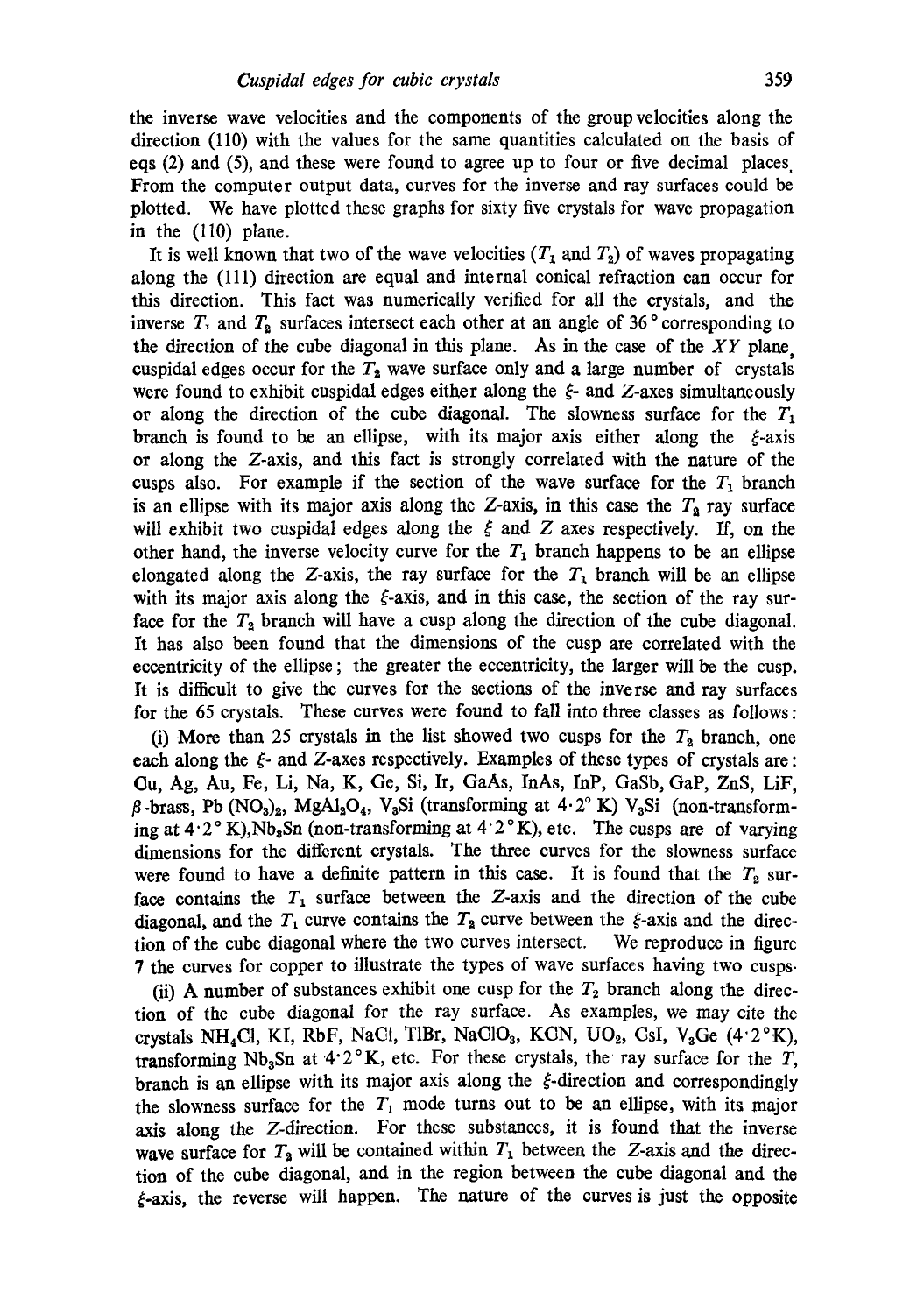

Figure 7. (a) Section of the ray velocity surface for copper in the (110) plane. (b) Section of the inverse velocity surface for copper in the (110) plane.



Figure 8. (a) Section of the ray velocity surface for KI in the (110) plane. (b) Section of the inverse velocity surface for KI in the (110) plane.

of the case (i) mentioned above corresponding to two cusps along the  $\xi$ - and Z-axes. We reproduce in figure 8 the ray and inverse surfaces of KI to illustrate this type of wave surfaces.

(iii) A large number of crystals are isotropic, and the curves for both the ray and inverse wave surfaces were nearly circular. Examples are: A1, Mo, W, V, Nb, BaF<sub>2</sub>, Sr(NO<sub>3</sub>)<sub>2</sub>, Fe<sub>3</sub>O<sub>4</sub>, Bismuth-Germanate, Chromite, Yittrium Aluminium Garnette, SrTiO<sub>3</sub>, KAISO<sub>4</sub>, Succino nitrile, CaO, etc. A typical curve for substances with isotropie wave section is given in figure 9 for the case of BaF.

Lithium, Sodium, Potassium,  $\beta$ -brass, V<sub>3</sub>Si and Nb<sub>3</sub>Sn have large cusps along the axes for the  $T_2$  branch. In table 1,  $\gamma_1 = A_1B_1/OA_1$  (figure 7) and  $\gamma_2 = A_2B_2/$ *OA~* (figure 7) are the parameters giving the dimensions of the cusps for the  $T_2$  branch along (110) and (001) directions respectively;  $\theta_1$  and  $\theta_2$  are the corresponding semiangles of the cusps. For crystals which exhibit cusp along the (111)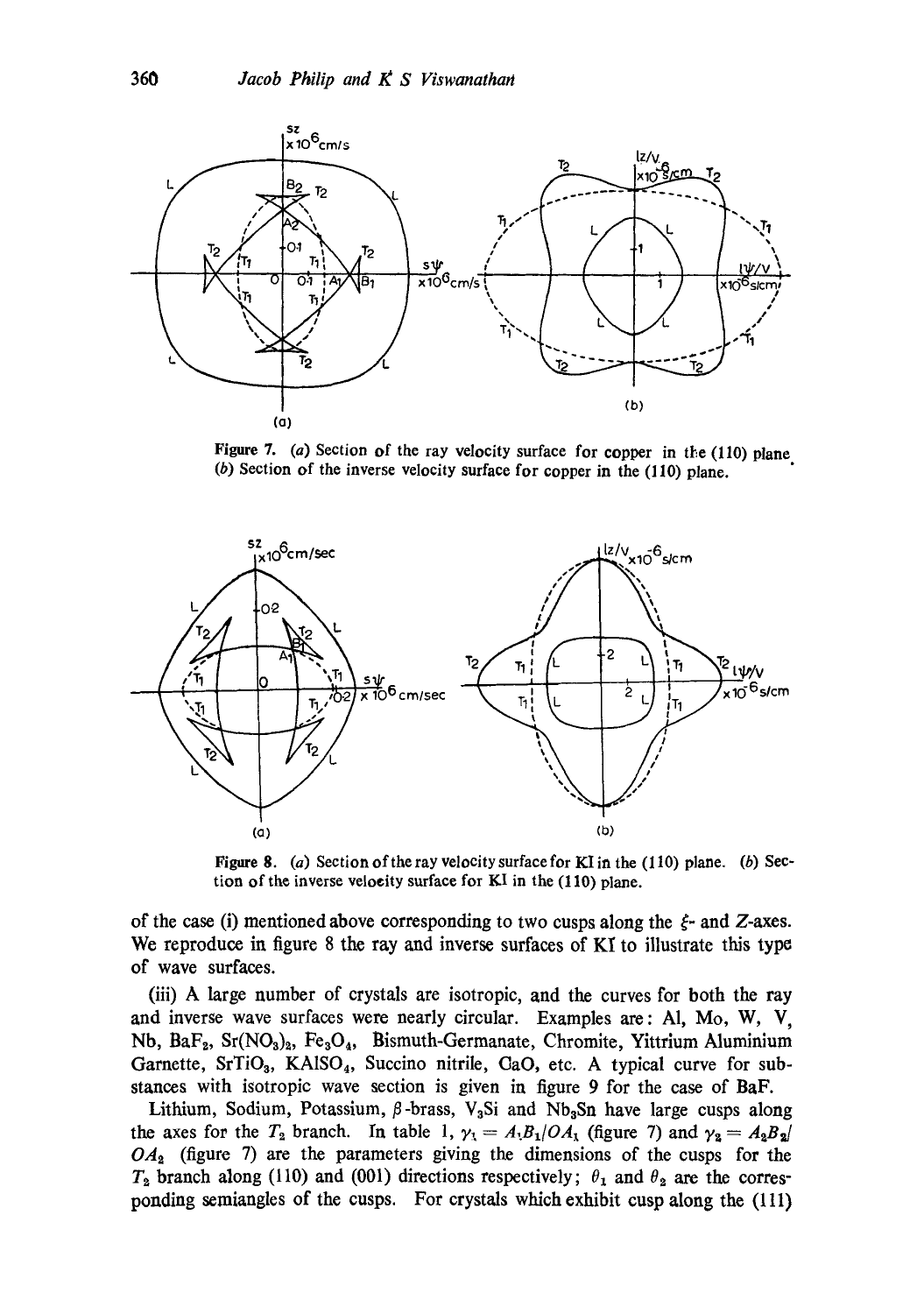

**Figure 9.** (a) Section of the ray velocity surface for  $BaF<sub>2</sub>$  in the (110) plane (b) Section of the inverse velocity surface for  $BaF<sub>2</sub>$  in the (110) plane.



Figure 10. (a) Section of the ray velocity surface for  $Nb<sub>3</sub>Sn$  (non tra.) at  $4.2^\circ K$ in the (110) plane  $(T_1$  and  $T_2$  branches only). (b) Section of the inverse velocity surface for  $Nb<sub>3</sub>Sn$  (non tra.) at  $4.2^{\circ}K$  in the (110) plane.

direction for the  $T_2$ -branch, the dimensions and semiangles of the cusps are given as  $\gamma_1$  and  $\theta_1$  (figure 8) in table 1. For Li, K, Na,  $\beta$ -brass, V<sub>3</sub>Si and Nb<sub>3</sub>Sn, the values of  $\gamma_1$  and  $\gamma_2$  are larger, but these never exceed unity, unlike the case of cusps for the (001) plane. The other crystals in the list have relatively smaller cusps.

#### **5. Results for A-15 compounds**

In the  $(110)$  plane also the A-15 compounds distinguish themselves by their unique behaviour and have very interesting wave surfaces. Since the  $T_2$  mode becomes soft at low temperatures for propagation along the  $\xi$ -axis, the computer encountered division by zero along this direction for  $Nb<sub>3</sub>Sn$  of the non-transforming type but could give values for the other directions. In view of the fact that the components of the phase and group velocities showed steep variation, the computer was made to perform the calculations at intervals of  $1^\circ$  so that the graphs could be correctly drawn. Both the transforming and non-transforming varieties of V<sub>a</sub>Si at  $4.2^{\circ}$ K show two cuspidal edges, one each along the  $\xi$  and  $Z$  axis. Non-transforming Nb<sub>a</sub>Sn at  $4.2\textdegree K$  has an almost distinct type of wave surface amongst all the sixty-five crystals considered here. In figure 10  $a$ , we give the ray surfaces for T